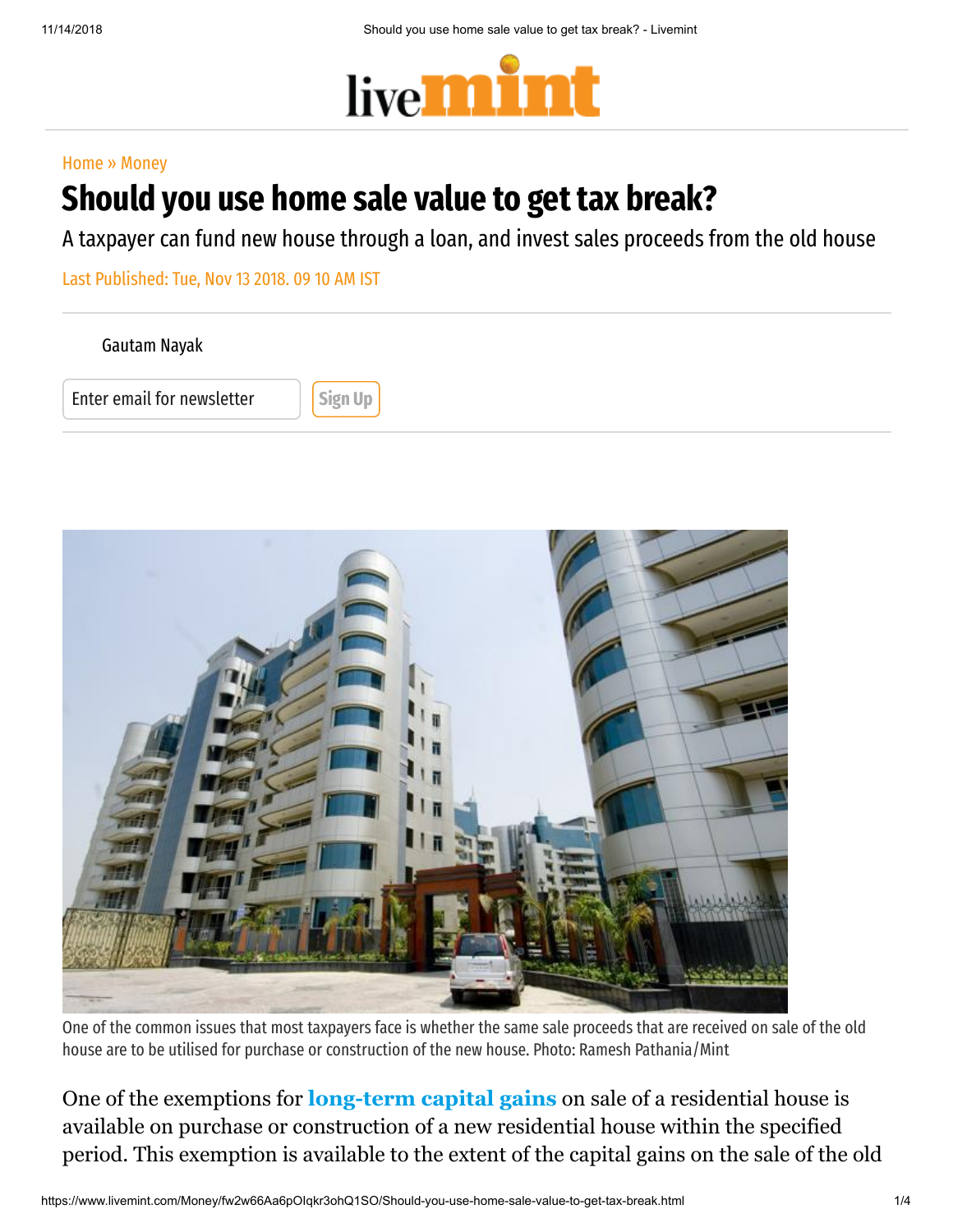house, if the taxpayer purchases a new house within a period of one year before or two years after the date of sale of the old house, or constructs a new house within a period of three years after the date of sale of the old house.

One of the common issues that most **[taxpayers](https://www.livemint.com/Money/8Ur33qIOmvc3XgPkhCpveN/Investments-for-saving-LTCG-tax-cannot-be-in-multiple-houses.html)** face is whether the same sale proceeds that are received on sale of the old house are to be utilised for purchase or construction of the new house, or whether the purchase or construction of the new house qualifies for the exemption, irrespective of the source of the funds utilised for such purchase or construction. For instance, a taxpayer may buy a new house to the extent of the capital gains by taking a housing loan, and may invest the sales proceeds of the old house in some investments. Would such a purchase qualify for the exemption?

There has been one Mumbai tribunal decision which has taken the view that such purchase does not qualify for the exemption, but there have been other tribunal decisions which have held in favour of allowability of the exemption.

If one looks at the provisions of the law, there is no specific requirement that only the sale proceeds of the old **[house](https://www.livemint.com/Money/PjAw7xRNlsz8Vo55ze2hTP/No-bar-on-claiming-tax-deduction-for-home-loans-of-multiple.html)** are to be used. It merely stipulates purchase or construction of a new house within the specified period. Therefore, it appears that purchase or construction from another source may also meet the requirement to qualify for the exemption.

Further, if one looks at the requirements of purchase of a new **[residential house](https://www.livemint.com/Money/ueJVVk3rf75aU9JcJBLfLO/LTCG-computation-same-for-residential-house-plot.html)**, such purchase can even be within the period of one year prior to the date of sale of the old house. Obviously, in such a case, the funds utilised for purchase of the new house would generally be from some other source, since the sales proceeds of the old house would normally flow in only at or around the time of sale of the old house, i.e. well after the purchase of the new house.

A Bombay high court decision has also confirmed this position, that the purchase or construction qualifies for the exemption, irrespective of the source of funds for purchase or construction. Only the fact of purchase or construction of the new residential house within the specified period was the relevant factor to be considered for the exemption.

In that case, the taxpayer utilised the sales proceeds of the old house to purchase a commercial office premises at Kolhapur, which he gave out on rent. Within the specified period, he also purchased two adjoining residential flats, which he claimed as purchase of a residential house. These flats were acquired out of his other sources.

The income tax authorities sought to deny the exemption, on the ground that the taxpayer had exhausted the sales proceeds in purchase of the office premises, and there were no sales proceeds left to buy the new residential house.